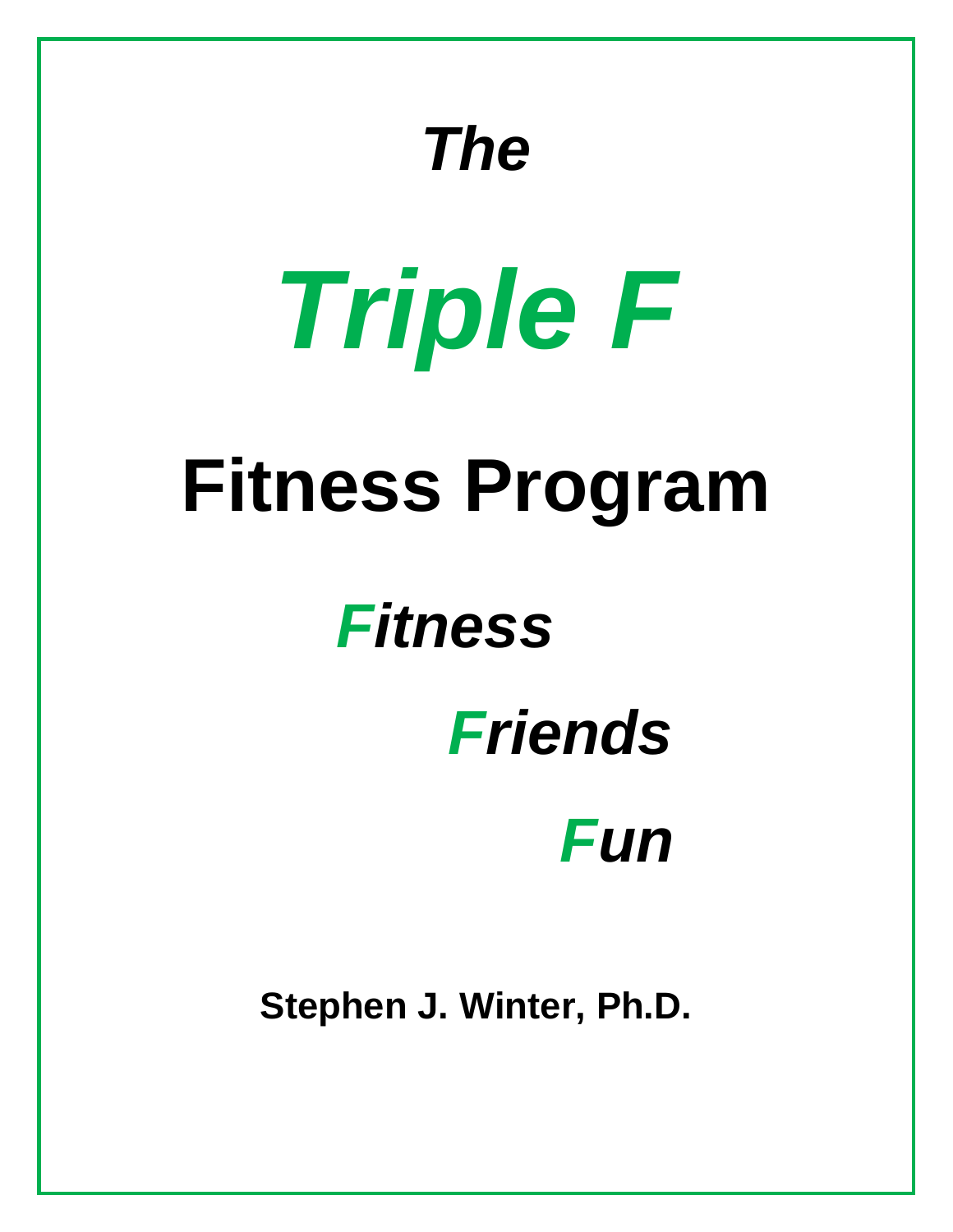# **Disclaimer**

The author is not a physician. The information presented in this report is intended to be educational in nature and is not intended as medical advice. It is designed to help you make informed decisions related to your physical fitness and should not be used as a substitute for any treatment that may have been prescribed by your doctor. If you suspect that you have a medical problem, you should seek assistance from a qualified health practitioner.

Copyright © 2009 by Stephen J. Winter

*The Triple F Fitness Program* by Stephen J. Winter

# **THIS IS A SHARABLE DOCUMENT Email it – Post it – Print it**

You have permission to share this document with friends and colleagues as long as no changes are made and it is forwarded in its entirety.

For further information about the *K\*I\*S\*S\** series of fitness and exercise programs, go to: [www.kissfitnessprogram.com](http://www.kissfitnessprogram.com/)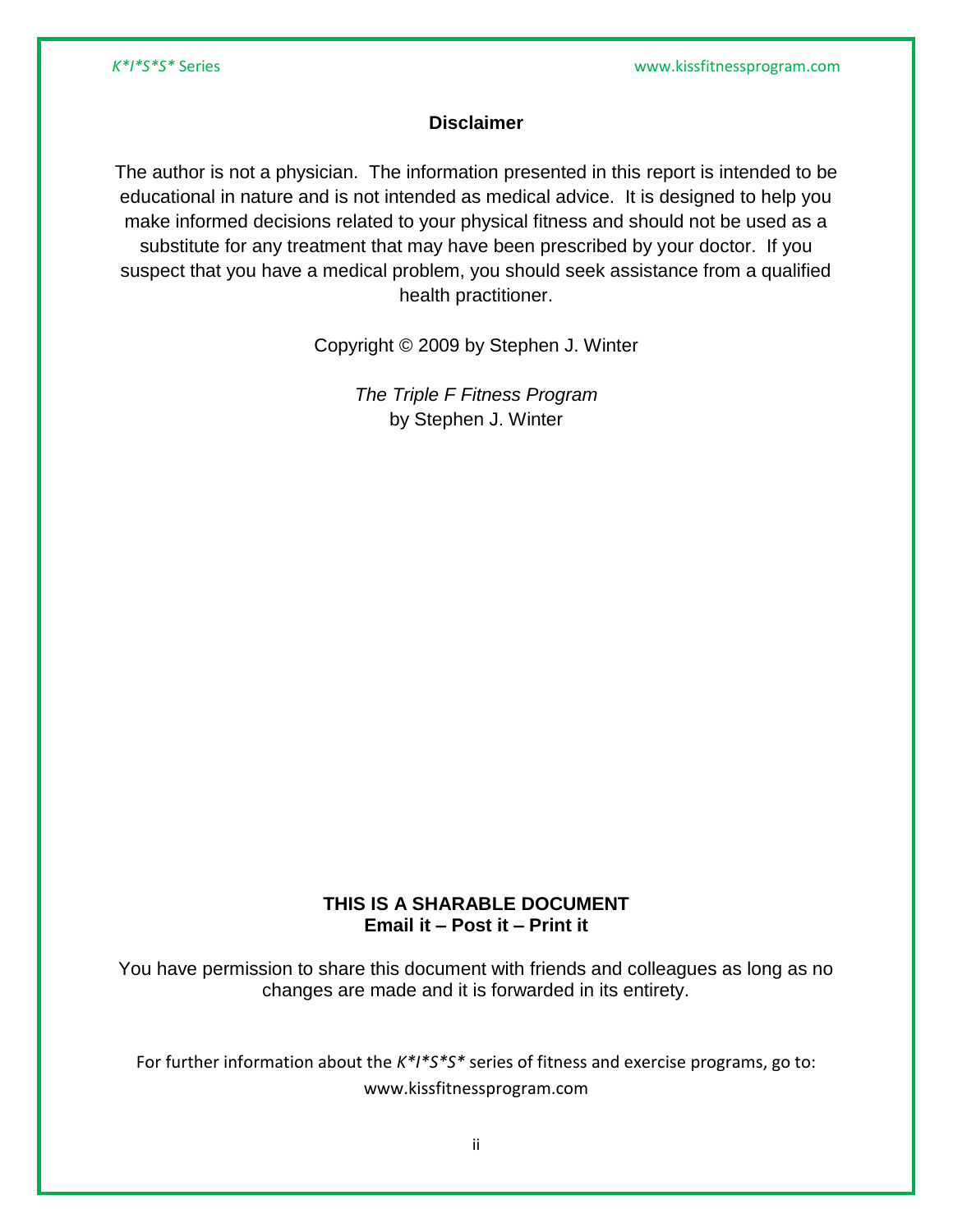# **Introduction**

All exercise programs in the *K\*I\*S\*S\** series are designed to be as simple as possible while still accomplishing the objective of increasing a person's endurance, strength, and/or flexibility. For the most part, they use walking and/or running to improve endurance and body weight exercises to improve strength and flexibility.

The *Triple F Fitness Program* is a very informal program. It's for the person who wants to "mess around" with exercise but not commit himself/herself to a strict program with specified reps, sets, and clear-cut goals. It's for the person who would like to socialize and have fun and also have a good workout at the same time. It helps if a group of people do the program together. It's best if each person in the group has a partner of roughly equal physical ability.

The *Triple F Fitness Program* is suitable for a person of almost any age or physical condition. Kids will simply have fun doing it. Adults will find that, like taking a walk with a friend, it's a pleasant way to socialize and chat. However, don't be misled into thinking that the program will be so easy it won't do you any good. Remember that distance runners often train by taking long runs with a partner – and, unless they are really pushing, will talk while they run.

# **Facilities**

You will need a short track to walk and/or run on. One tenth of a mile is about right. Half of a quarter mile track is fine too. You could also use a straight line route with a back and forth distance of around a tenth of a mile. The exact distance isn't important. So, the program can be done just about anywhere there is room to run – indoors or outside.

# **Equipment**

You will also need two pieces of "equipment" for the program. The first is a bar for doing pull-ups. I strongly recommend the "All-in-One Stand Alone Pull-Up Bar." It can be set to just about any height you want and can be taken apart and carried to wherever you want to exercise. Next you will need a pair of running shoes. Finally, you should seriously consider getting an exercise mat. You will appreciate this when you do situps.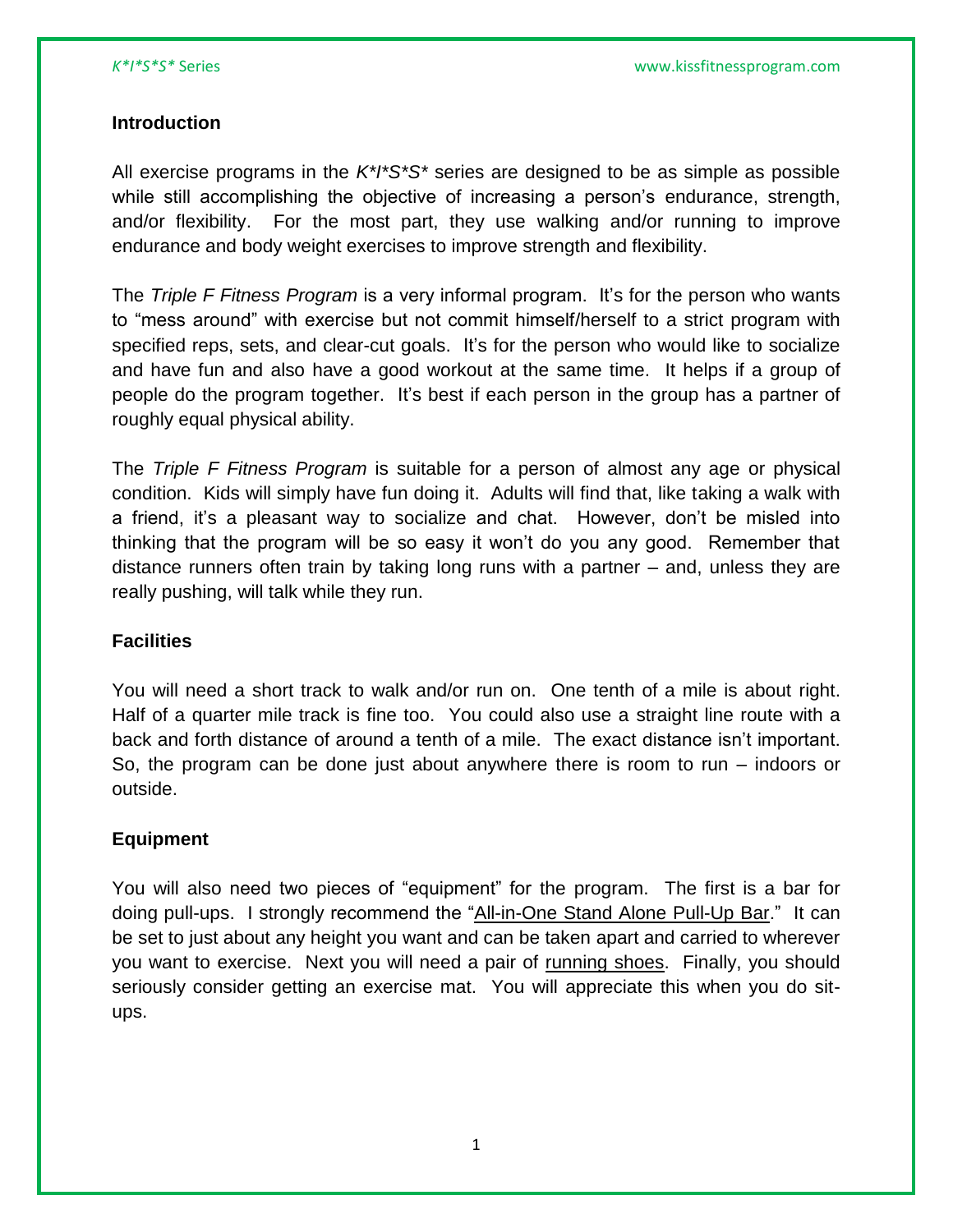### **Overview**

The basic idea of the *Triple F Fitness Program* is to keep moving for a half hour. You do this by walking around a track. Is this fun? Hardly! Walking on a track can get pretty boring pretty fast. We eliminate the boredom in two ways. First, by doing the program with a group, preferably with a partner, you will have someone to talk to while you walk. Second, you do a strength exercise every time you complete a lap. The exercise will only take a minute or two – maybe less – and then you will walk again. You continue like this, changing the exercise that you do at the end of each lap. This breaks up the monotony of walking in circles!

It's easy to see that the program accomplishes the objectives of improving both your endurance and strength. The non-stop movement for a half hour can't be beat for improving endurance. And, the intermittent exercises improve your strength. Normally, a person rests between strength exercises. In this program, walking is your "rest."

# **The Exercises**

The strength exercises that you do are:

- Sit-ups
- Squats
- Push-ups
- Bend & Twists
- Pull-ups

These are the same exercises that are in the *[K\\*I\\*S\\*S\\* Fitness Program](http://www.kissfitnessprogram.com/kiss-fitness-program.html)*. They have been chosen because they exercise all the major muscles in your body. It's difficult to do better than this with body weight exercises.

Here's how you do the exercises:

# Sit-up

Sit flat on the floor with your legs in front of you slightly bent at your knees. Your arms should be folded across your chest. Slowly lower your upper body until your back just touches the floor and then return to the sitting position. This is one repetition ("rep" for short) of the exercise. If you need someone to hold your feet down, that's perfectly OK.

**Muscles exercised: Stomach.**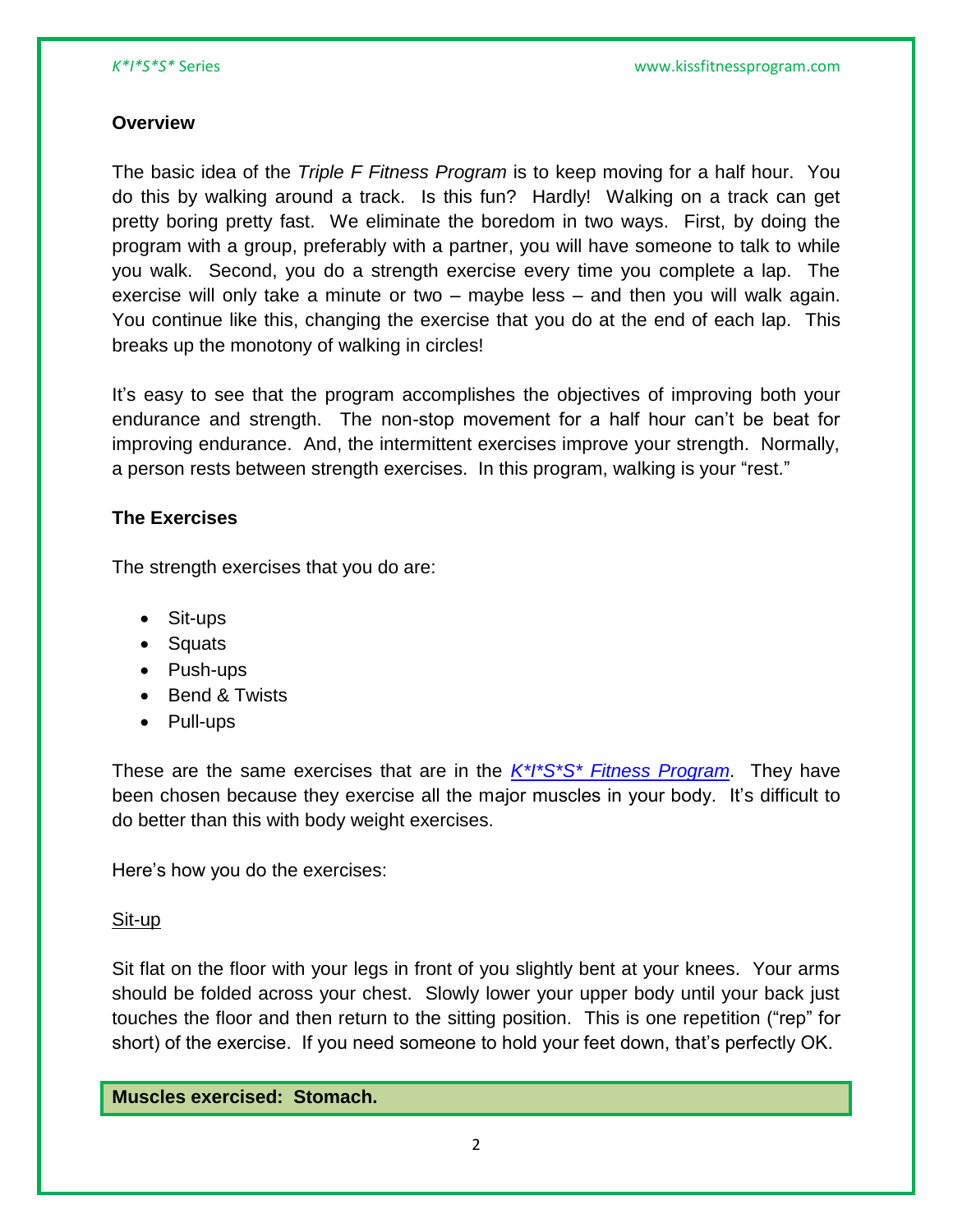# *Easier Way*

If you have trouble returning to the sitting position, your partner can help you out by gently lifting your back or by pulling on your hands as you rise. "Crunches" are a popular variation of sit-ups where you don't rise all the way up to a sitting position. They are another easier way to do the exercise.

# Squat

Stand tall with your feet slightly apart – shoulder width. Keeping your feet flat on the floor, slowly bend your knees lowering yourself to a squat position. Then, rise back up to a standing position. Look forward and keep your back straight on your way down and up; don't round it. This is one rep of the exercise.

# **Muscles exercised: Thighs and buttocks.**

# *Easier Way*

If you have trouble rising from the squat position, your partner can stand behind you and pull up on your elbows when you rise.

# Push-up

Support yourself on your hands and toes. Your back should be straight. Keeping your body rigid, bend your arms at the elbows and slowly lower your body until it just touches the floor. Your chin and chest should touch the floor at the same time. Don't rest on the floor. The minute your body touches the floor, straighten your arms and rise to the starting position. This is one rep of the exercise.

# **Muscles exercised: Back of upper arms, chest, and front of shoulders.**

# *Easier Way*

Instead of supporting yourself on your hands and toes, support yourself on your hands and knees.

# Bend & Twist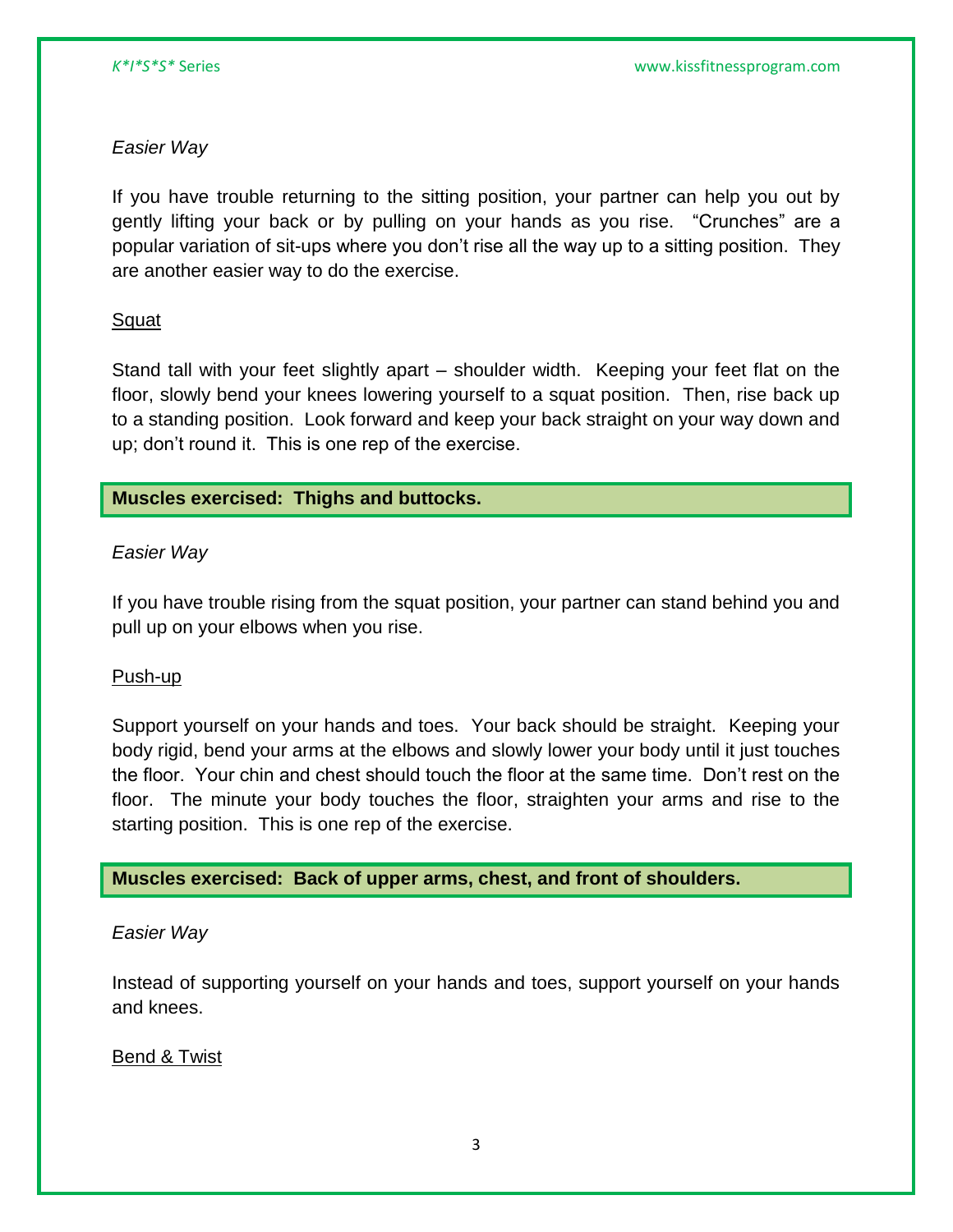Stand tall with your feet two to three feet apart. Stretch your arms overhead with your hands close together – as if you're going to dive into the water. Now, bend at your waist, twist, and try to touch your right toes. Keep your knees locked straight as you bend. Then, return to the upright position. Keep your arms stretched as you do; don't let them bend on the way up. Now do the same motion to the left toes and return to the upright position. Each time you bend to the right or left is one rep of the exercise.

#### **Muscles exercised: Lower back and sides.**

### *Easier Way*

You may find that you can't touch your toes or that it's very difficult for you to do so. That's perfectly OK. Just bend down as far as you can.

### Pull-up

Reach up and grab your pull-up bar with your palms facing you. Your hands should be at shoulder width. Lift your feet up so that you're hanging from the bar with your arms fully extended. Now, pull yourself up with your arms until you can place your chin over the bar. Finally, return to the hanging position with your arms fully extended. This is one rep of the exercise. Make sure you completely extend your arms after each rep. Many people don't do this.

#### **Muscles exercised: Front of upper arms, back of the shoulders, and upper back.**

# *Easier Way*

Instead of starting from a standing position, start from a sitting position. Now you will have to set your pull-up bar so you can barely reach it when sitting on the floor. Begin by sitting on the floor beneath the bar with your legs slightly bent in front of you. Reach up and grab the bar with your palms facing you. Pull yourself up with your arms until your chin can go over the bar. If your feet move a little as you go up, just let them go where they want to go. When you get your chin over the bar, your legs should be straight. Then, let yourself down slowly until you're seated again. As you go down, keep your feet in the place they moved to when your chin was over the bar. This will be your starting position for additional reps of the exercise.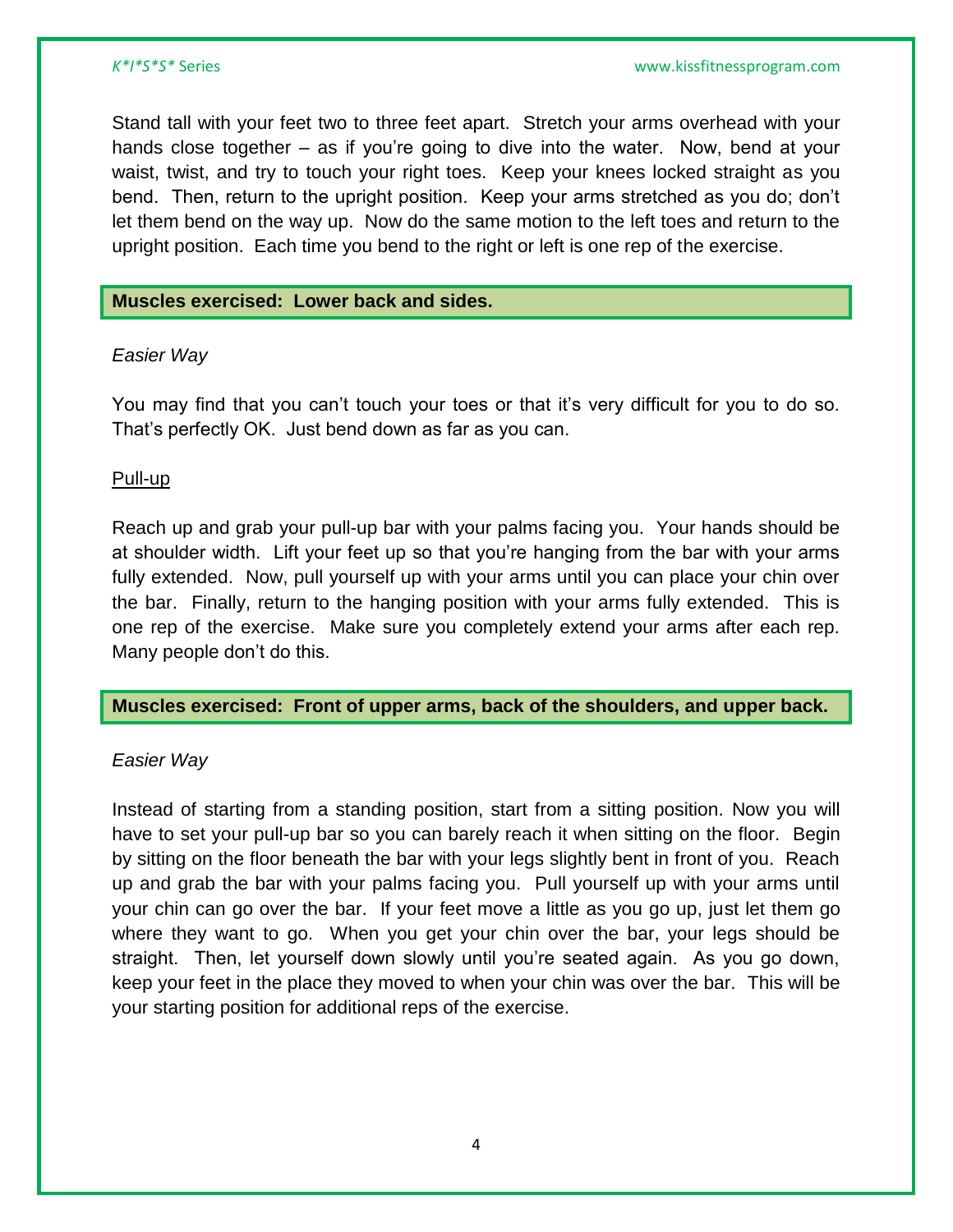# **Using the Program**

You may find that walking is too easy for you. In this case, you should jog or run around the track instead of walk. However, don't sprint such that you're exhausted at the end of the lap. You want to have enough strength left to do an exercise. Run at a "conversational pace." You should not be breathing so hard that you can't talk to your partner running alongside you. Remember, your walking or running should be a rest from your strength exercises. Finally, you can alternate walking and running. If running for a few laps starts to make you winded, walk for a lap to get your breath.

Before you do any running, I would recommend that you walk one or two laps and do at least five bend & twists and five squats (all the way down). The walking will warm your legs up a little. The bend & twists will stretch the back of your legs and the squats will stretch the front. Runners usually stretch out before running. It won't hurt you to do the same.

Vary the exercises that you do after each lap of walking or running. For example, after one lap, you might want to do some push-ups and after the next you might want to do some pull-ups.

When doing the exercises, start out easy. For example, if you can do a maximum of around 20 push-ups, the first time you do them you should only do around five or 10; don't go to your limit. Gradually increase the number of reps you do as the laps go by. Perhaps when the half hour is almost up, you might want to try to do as many as you can.

I recommend that you do the program at least three times per week. If you feel that it's too easy, there are two ways to make it more difficult without decreasing the fun aspect of the program. The first is to do the program more than three times per week. Six is a maximum; I think you should at least take one day off. The second is to continue the program for longer than a half hour. If you choose to do this, increase the time slowly. For general conditioning, I wouldn't recommend doing the program for more than around 45 minutes.

Of course, there are many additional ways that the program can be made more difficult and challenging. You can easily think of a few of them. However, all of them will probably decrease the fun aspect of the program and you will be getting into the realm of serious athletics.

The *Triple F Fitness Program* is based on the book, the *[K\\*I\\*S\\*S\\* Fitness Program](http://www.kissfitnessprogram.com/kiss-fitness-program.html)*, which is a more structured program with very specific recommendations for moving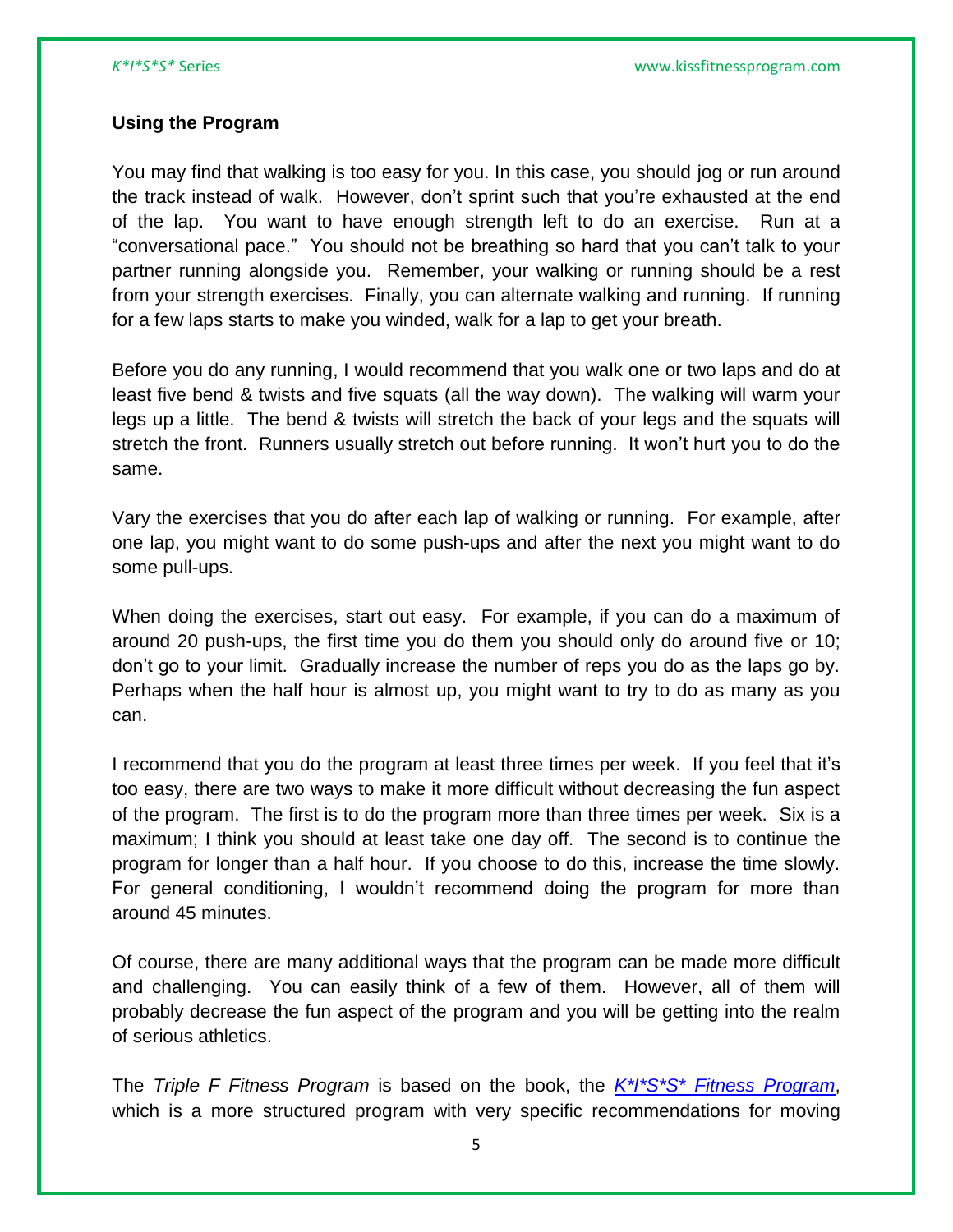through it. That program includes an advanced level for serious athletes, special instructions for older folks, and, finally, pointers for using the program in a group setting. It would be worthwhile to read the book as it elaborates on the concepts which are the basis of all exercise programs in the *K\*I\*S\*S\** series.